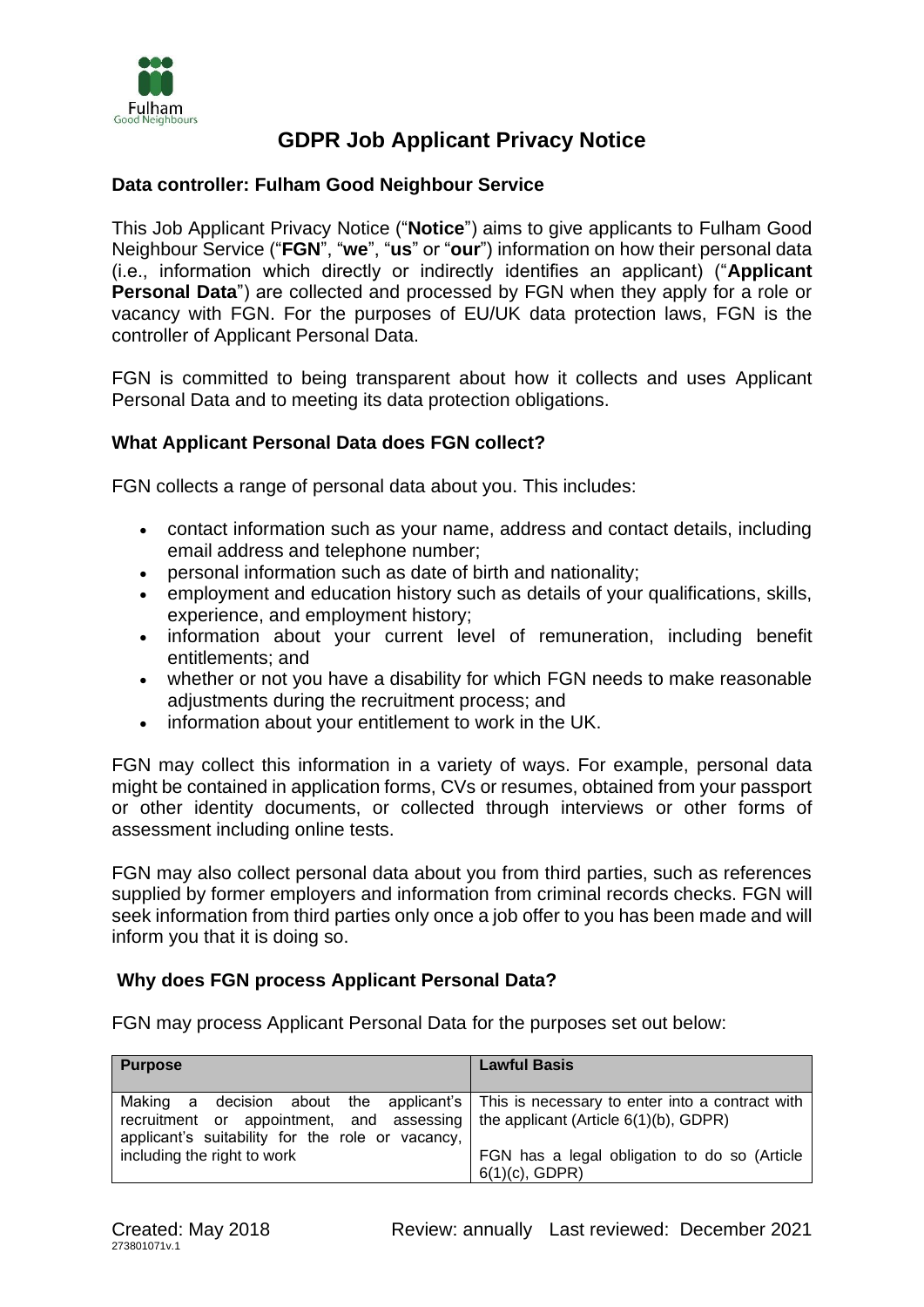

| Good Neighbours                                                                                                                                                                                   |                                                                                                                                                                                                                                    |
|---------------------------------------------------------------------------------------------------------------------------------------------------------------------------------------------------|------------------------------------------------------------------------------------------------------------------------------------------------------------------------------------------------------------------------------------|
| Managing the recruitment process, including<br>assessing the applicant's skills, qualifications and<br>suitability for the role                                                                   | FGN has a legitimate interest to ensure that it<br>appoints a suitable and qualified applicant to the<br>relevant role or vacancy (Article 6(1)(f), GDPR)                                                                          |
|                                                                                                                                                                                                   | To be able to manage and perform the contract<br>with the applicant (Article 6(1)(b), GDPR)                                                                                                                                        |
| Maintaining records regarding the recruitment<br>process                                                                                                                                          | FGN has a legitimate interest to ensure that it<br>maintains accurate and comprehensive records<br>regarding the recruitment process (Article<br>$6(1)(f)$ , GDPR)                                                                 |
|                                                                                                                                                                                                   | FGN has a legal obligation to do so (Article<br>$6(1)(c)$ , GDPR)                                                                                                                                                                  |
| Communicating with the applicant during the<br>recruitment process                                                                                                                                | FGN has a legitimate interest to ensure that it<br>effectively<br>communicates<br>promptly<br>and<br>regarding the recruitment process (Article<br>$6(1)(f)$ , GDPR)                                                               |
| <b>Special Categories of Personal Data</b>                                                                                                                                                        |                                                                                                                                                                                                                                    |
| We may process information about an applicant's<br>racial or ethnic origin, religious or philosophical<br>beliefs and/or sexual orientation for the purpose of<br>equal opportunities monitoring. | Where necessary for reasons of substantial<br>public interest (Article 6(1)(f) and Article 9(2) of<br>the GDPR)                                                                                                                    |
| We will use information about applicant physical or<br>mental health, or disability status, to protect health<br>and safety in the workplace and to assess                                        | To comply with employment laws and other<br>laws (Article 9(2)(b), GDPR)                                                                                                                                                           |
| applicant's fitness to work, to provide appropriate<br>workplace adjustments.                                                                                                                     | Where necessary for reasons of substantial<br>public interest, on a lawful basis (Article 9(2)(g),<br>GDPR)                                                                                                                        |
| <b>Data Concerning Criminal Convictions and Offences</b>                                                                                                                                          |                                                                                                                                                                                                                                    |
| We may process applicant's data relating to<br>criminal convictions and offences to determine<br>whether an applicant should be offered a role<br>within FGN.                                     | FGN may have a legal obligation to do so<br>(Article 6(1)(c), GDPR and Article 10, GDPR;<br>Section 10 Schedule 1 Part 1 paragraph (1), UK<br>Data Protection Act 2018)                                                            |
|                                                                                                                                                                                                   | FGN may have a legitimate interest to<br>determine whether an applicant is suitable for a<br>particular role in FGN (Article 6(1)(f) and 10,<br>GDPR; Section 10 Schedule 1 Part 2 paragraph<br>(12), UK Data Protection Act 2018) |

**You have a right to object to the processing of your personal data where that processing is carried out for FGN's legitimate interest. Please note however that this may inhibit FGN's ability to continue with the application and FGN may not be able to fulfil this request in all instances.**

## **Who has access to Applicant Personal Data?**

We may disclose Applicant Personal Data internally for the purposes of the recruitment exercise. This includes members of the HR and recruitment team, interviewers involved in the recruitment process, managers in the business area with a vacancy and IT staff if access to the data is necessary for the performance of their roles.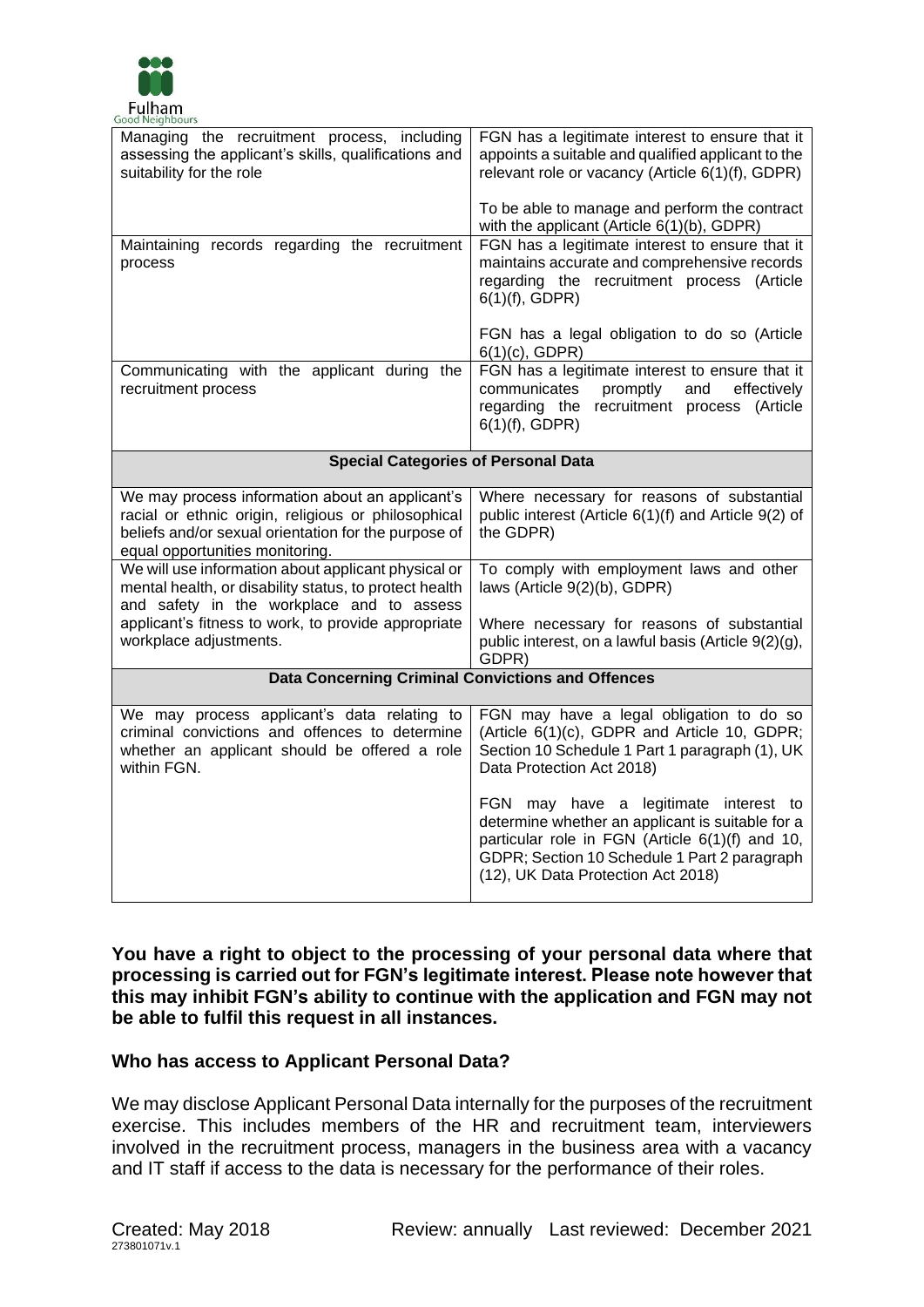

FGN will not share Applicant Personal Data with third parties, unless an application for employment is successful.

FGN will not transfer Applicant Personal Data outside the European Economic Area and/or the United Kingdom.

# **How does FGN protect Applicant Personal Data?**

FGN takes the security of Applicant Personal Data seriously. FGN has internal policies and controls in place to ensure that Applicant Personal Data is not lost, accidentally destroyed, misused or disclosed, and is not accessed except by our employees in the proper performance of their duties.

# **For how long does FGN keep Applicant Personal Data?**

If your application for employment is unsuccessful, FGN will hold your data on file for 1 year after the end of the relevant recruitment process. At the end of that period your data is deleted or destroyed.

If your application for employment is successful, personal data gathered during the recruitment process will be transferred to your personnel file and retained during your employment. The periods for which your data will be held will be provided to you in a new privacy notice.

## **Your rights**

You have a number of rights in relation to the personal data that we hold about you. You may:

- access and obtain a copy of your personal data on request;
- withdraw your consent to our processing of your personal data. Please note, however, that we may still be entitled to process your personal data if we have another legitimate reason (other than consent) for doing so;
- require FGN to change incorrect or incomplete personal data;
- require FGN to delete or stop processing your personal data, for example where the personal data is no longer necessary for the purposes of processing; and
- object to the processing of your personal data where FGN is relying on its legitimate interests as the legal ground for processing.

If you would like to exercise any of these rights, please contact Director, Fulham Good Neighbour Service, Rosaline Hall, 70 Rosaline Road, London, SW6 7QT.

If you believe that FGN has not complied with your data protection rights, you can complain to the UK's Information Commissioner.

## **What if you do not provide personal data?**

You are under no statutory or contractual obligation to provide data to FGN during the recruitment process. However, if you do not provide personal data which is necessary